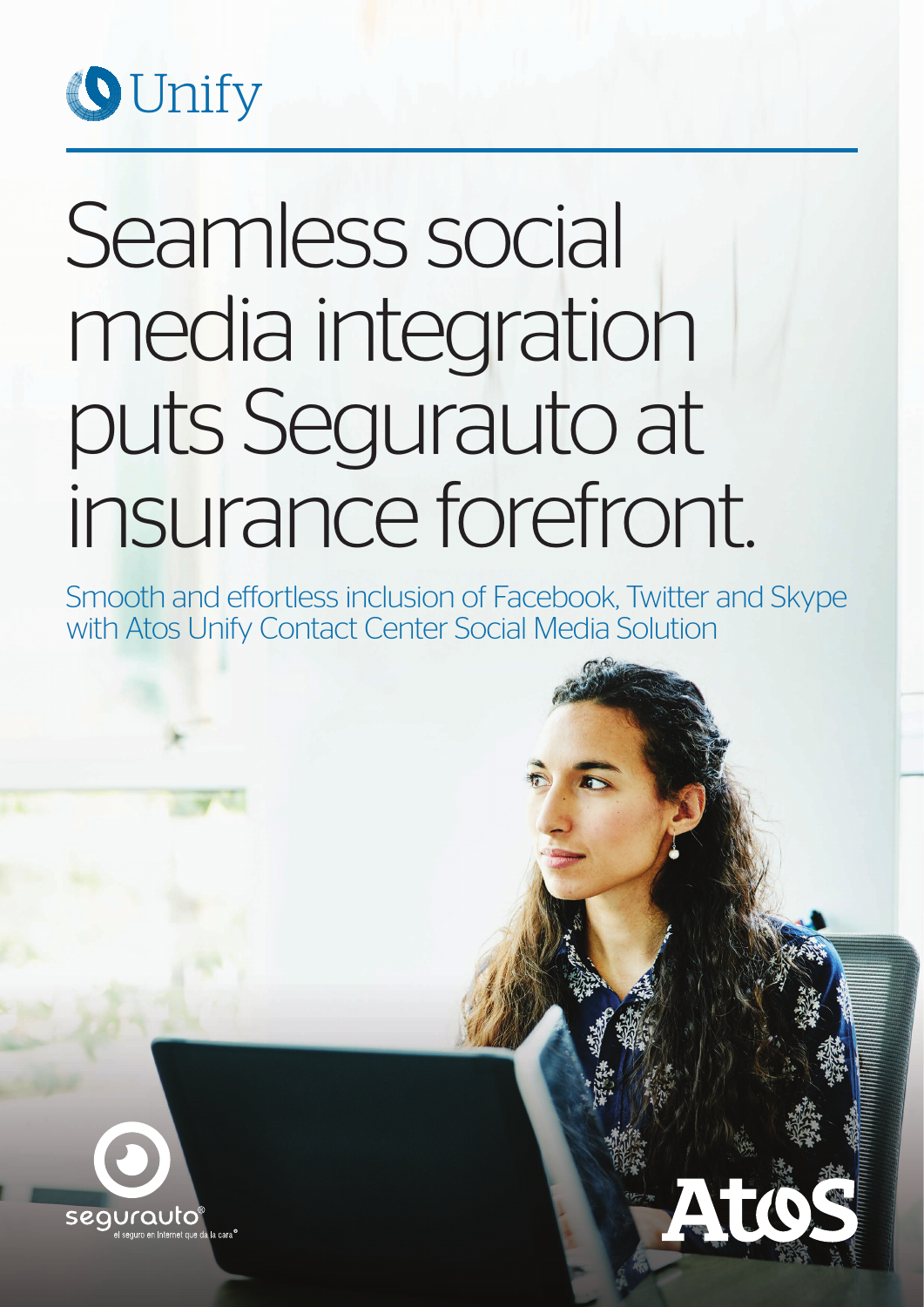Segurauto.com is reinventing the way automobile insurance is sold in Spain thanks to Atos Unify's Contact Center solution that seamlessly integrates social media into agents' workflows. With the integration of Twitter, Facebook and Skype messaging into its contact center solution, Segurauto is successfully targeting tech-savvy customers who prefer to interact with companies online.

### The task

Segurauto needed a contact center solution to support sales and customer service through voice, email and web channels as well as social media. Since Segurauto's online presence is a key differentiator, the social media integration had to be smooth, seamless and uncomplicated. Segurauto also opted to rule out automation as much as possible through any of its communication channels.

## The solution

- Atos Unify OpenScape Contact Center for a reliable, scalable system that supports ongoing business growth
- Atos Unify OpenScape Voice integrated with other Unified Communications applications
- Atos Unify OpenScape Xpressions
- Atos Unify OpenScape Contact Center Social Media Solution Kit to fully integrate social media into agents' workflows

# The benefits

Instead of being just an add-on to the contact center workflow, all contacts received via social networks are managed through the OpenScape interface, enabling immediate and personalized responses.

The Atos Unify OpenScape Contact Center solution allows Segurauto to:

- Introduce a new insurance sales model for Spanish brokers to match their growing online presence
- Manage all customer contacts more comprehensively, from social media to telephone, with greater control
- Use the same routing engine, reporting database, agent and management tools for social media contacts as voice, email, chat or web channels

# Reinventing the insurance market

The Spanish brand Segurauto.com represents an insurance brokers group operating both in a traditional way and online. It works with the best insurance companies towards its goal to reinvent and lead the brokers' presence on the Spanish automobile insurance market.

This goal is supported with an equally innovative business strategy. Not content to merely add-on social media channels to traditional customer contact methods, Segurauto has fully integrated Facebook, Twitter and Skype into its contact center solution. Customers can just as easily reach an agent or service representative with a Tweet or a Facebook post as they can with a phone call.

Segurauto is headquartered in the Principality of Asturias, in the north of Spain. Already several years in business, it started its online activities in February 2013. Its strategy is based on servicing customers how, when and where they want it. To achieve this, they use online as well as traditional channels. Today, one of its strengths is the opening of service centers – storefront offices in which people can purchase and manage their insurances through insurance brokers.

Segurauto's contact center employs a group of agents working 12-hour shifts six days a week (from 9 AM to 2 PM on Saturdays). While voice remains the primary channel for incoming and callback functions, the system strongly supports interactive web, text, fax, and voicemail solutions. All contact center agents are experts in insurance and are trained to respond comprehensively to all

queries through Segurauto's contact center, providing high-quality service. They use social networks with the same ease as the company's customers.

#### Strengthening the connection between social media and customer service

"The majority of brands rely on the presence of social networks, but at Segurauto we've gone a step farther, ensuring this presence is tightly connected with the concept of customer service," says Ana C. Pérez, Marketing Manager of Segurauto. "Integrating our customer service with Twitter and Facebook enhances the ability of our agents to advise and guide customers through the process of buying insurance. It offers the opportunity to create a different brand experience, where social networks aren't just for sharing, but also for advising, and above all for guidance at any time."

#### An organizational model that will evolve with change

"Segurauto is different because we don't just compare insurance rates. We're a group of automobile insurance brokers which helps customers choose, purchase and manage their car insurance. Our organizational model is designed to respond to new social relationship scenarios, aligning with market and communication rules as they evolve," explains Rafael Álvarez, Managing Director of Segurauto. For Segurauto, Atos Unify's OpenScape solution supports its strategic objectives in numerous ways. The multichannel interaction of customers offers a competitive advantage, and adds value in

pre-sales, sales and aftersales. Additionally, OpenScape's centralized control of customer interactions over social networks helps to streamline customer services.



« The fact that OpenScape smoothly integrates social networks into the contact center function was key to our decision to go with Atos Unify. »

Rafael Álvarez Managing Director, Segurauto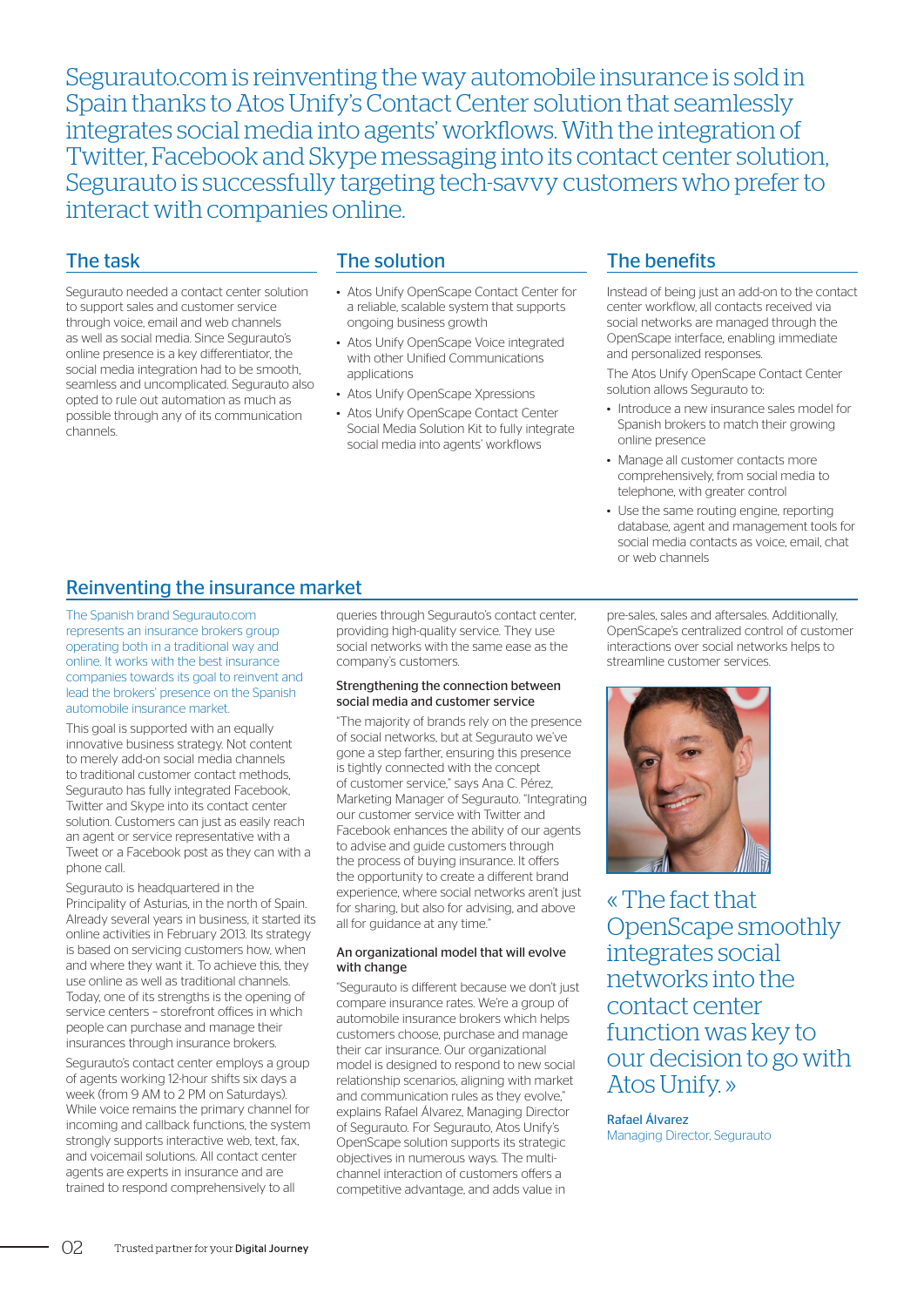

# « No other tool was able to match our vision, which is to let customers decide how they want to contact us. »

#### Rafael Álvarez

Managing Director, Segurauto

#### Using keywords to direct incoming contacts

The agents' on-screen displays are supported by OpenScape software that lets them answer voice, email, fax or text contacts. There are also options that access Twitter, Facebook and Skype messaging. A special feature in OpenScape's Social Media Solution Kit identifies keywords in incoming contacts, and passes the contact to the specific customer services area (purchase, questions, claims). It also presents an on-screen template to reply.

For example, if a customer Tweets an inquiry about a recently submitted claim, asking when a payment decision is expected, the software detects keywords like 'claim' or 'purchase', as well as others related to this contact. The Tweet is instantly directed to the Segurauto specialist from the area that matches the request.

"Our response on social networks is immediate and totally personalized. We opted for a personalized service from the outset, ruling out automated handling and response as much as possible through any of our communication channels," says Rafael Álvarez.

#### Atos Unify's ability to integrate social channels is key

In searching for a partner to help achieve its goals, Segurauto evaluated several suppliers. The OpenScape Social Media Solution Kit, which seamlessly and effectively integrates various social media channels into the contact center operation, was key to the company's decision to partner with Atos Unify, says Álvarez.

"OpenScape helps us carry out our mission: to reinvent the way insurance is sold with an innovative and differentiated model that starts online and continues in the channel chosen by the customer, until he makes a purchase decision," he adds. "The fact that OpenScape smoothly integrates social networks into the contact center function was key to our decision to go with Atos Unify. No other tool was able to match our vision, which is to let customers decide how they want to contact us."



« Integrating our customer service with Twitter and Facebook enhances the ability of our agents to advise and guide customers through the process of buying insurance. »

Ana C. Pérez Marketing Manager, Segurauto